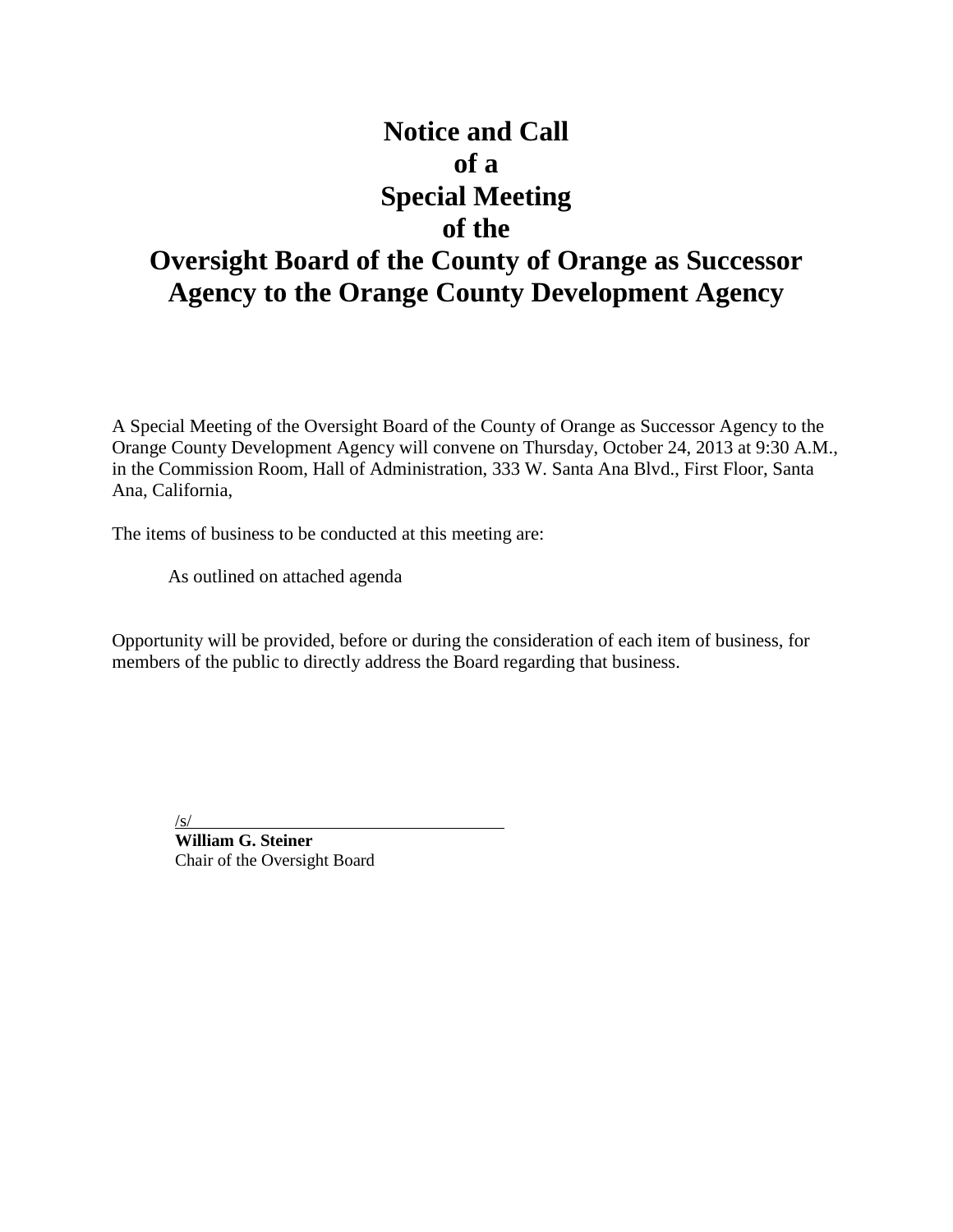# **AGENDA**

#### **SPECIAL MEETING OVERSIGHT BOARD OF THE COUNTY OF ORANGE AS SUCCESSOR AGENCY TO THE ORANGE COUNTY DEVELOPMENT AGENCY**

*Thursday, October 24, 2013, 9:30 A.M.*

COMMISSION ROOM First Floor 333 W. Santa Ana Blvd., 10 Civic Center Plaza Santa Ana, California

#### **WILLIAM G. STEINER** Chair

Board Member Board Member

Board Member Board Member

**DON POWELL THOMAS DEAN** Vice Chair **Board Member** Board Member

**JEFF TRADER JOHN VIAFORA**

**BRUCE WHITAKER PHILLIP YARBROUGH**

Steve Franks Jacqueline Guzman, Deputy Jamie Ross, Deputy

OC Community Resources County Counsel Clerk of the Oversight Board

*The Oversight Board of the County of Orange as Successor Agency to the Orange County Development Agency welcomes you to this meeting. This agenda contains a brief general description of each item to be considered. The Board encourages your participation. If you wish to speak on an item contained in the agenda, please complete a Speaker Form identifying the item(s) and deposit it in the Speaker Form Return box located next to the Clerk. If you wish to speak on a matter which does not appear on the agenda, you may do so during the Public Comment period at the close of the meeting. Except as otherwise provided by law, no action shall be taken on any item not appearing in the agenda. When addressing the Board, please state your name for the record prior to providing your comments.* 

*\*\**In compliance with the Americans with Disabilities Act, those requiring accommodation for this meeting should notify the Clerk of the Board's Office 72 hours prior to the meeting at (714) 834-2206*\*\**

*All supporting documentation is available for public review in the office of the Clerk of the Board of Supervisors located in the Hall of Administration Building, 333 W. Santa Ana Blvd., 10 Civic Center Plaza, Room 465, Santa Ana, California 92701 during regular business hours, 8:00 a.m. - 5:00 p.m., Monday through Friday.*

ADMINISTRATIVE MATTERS: (Items 1 - 3)

*At this time, members of the public may ask the Board to be heard on the following items as those items are called.*

1. Approve the Issuance and Sale of Tax Allocation Refunding Bonds by the Successor Agency